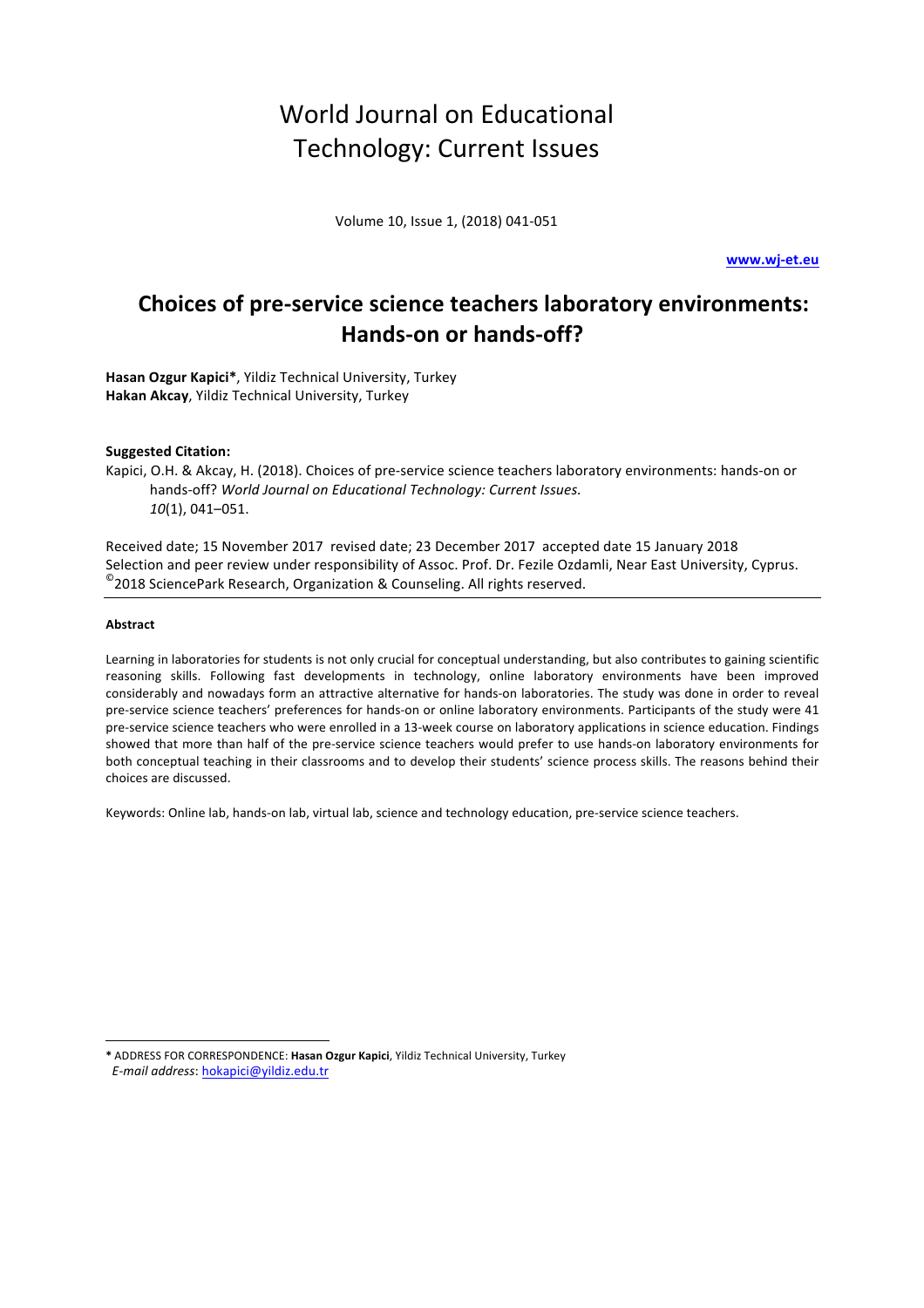# **1. Introduction**

Laboratory exercises are often regarded as one of the crucial parts of science education. There are several studies (Hofstein & Lunetta, 1982, 2004; Roth, 1994; Tobin, 1990) in which laboratories' status in science education were discussed. All these studies and some others (Bybee, 2000) emphasised that school science laboratories have an enormous potential for teaching and gaining skills in science. Within this respect, it is an indispensable fact that the laboratory activities should not be limited to only teaching specific content knowledge, but also should be used for teaching inquiry skills.

# *1.1. Inquiry-based science learning in laboratories*

Inquiry generally refers to learning through investigating, exploring and discussing. In other words, it can be regarded as doing science like scientists by proposing ideas, explaining and justifying claims based on the evidence arising from scientific investigations (Hofstein & Lunetta, 2004). In inquirybased learning environments, students can create hypotheses and test them, gather data and reach a conclusion. Furthermore, there are many studies in which inquiry-based teaching shows benefits over traditional approaches and demonstrations (Minner, Levy & Century, 2010). However, it is not an easy task to achieve productive inquiry-based learning for both teachers and students in classrooms. Students have difficulties since they have to think deeply to be more mindfully active, collaborate with peers and self-regulate their behaviour (Marx et al., 2004). Teachers who use an inquiry-based approach also should use appropriate pedagogical techniques, develop their content knowledge, be aware of how to manage the classroom and should use different assessment approaches (Blumenfeld, Krajcik, Marx & Soloway, 1994; Edelson, Gordin & Pea, 1999; Marx, Blumenfeld, Krajcik & Soloway, 1997). In other words, teachers are crucial stakeholders in the inquiry learning process of students (Eick & Reed, 2002).

Laboratories in science education usually provide opportunities for students to interact with real equipment, data gathering techniques and models (NRC, 2006). Hands-on laboratory environments are common in science education. However, teachers face difficulties while teaching in the laboratory. Nivalainen, Asikainen, Sormunen and Hirvonen (2010) categorise these challenges under four core categories. These are inadequate domain knowledge, inconvenient usage of instructional approaches, difficulties in organisation about teaching practice and restriction of the laboratory facilities. The current study focuses on the latter core category. In another study, Yoon and Kim (2010) called such difficulties as insufficient external support and safety issues. Lack of materials in laboratories, limited class time for experiments, safety and financial issues are also some major drawbacks for a hands-on laboratory approach (Redel-Macias, Pinzi, Martinez-Jimenez, Dorado & Dorado, 2016; Yang & Heh, 2007). As an alternative, there are major developments in information technology especially in education, which provide pedagogically supported online learning environments including online laboratories, for inquiry learning. Based on these developments, many researchers (Bhargava, Antonakakis, Cunningham & Zehnder, 2006) claim that there is a need for the implementation of online labs as supplement or replacement of traditional laboratories.

# *1.2. Online laboratories*

Online labs are science labs provided by computer technology (de Jong, Linn, & Zacharia, 2013). These kind of labs are often seen as an adequate alternative for hands-on laboratories as it becomes clear from the following quote: 'Well-developed and pedagogically appropriate online laboratory experiences can serve to supplement or replace existing hands-on lab experiences, reducing the need for equipment and lab space and offering suitable alternative to students' (Darrah, Humbert, Finstein, Simon & Hopkins, 2014, p. 804).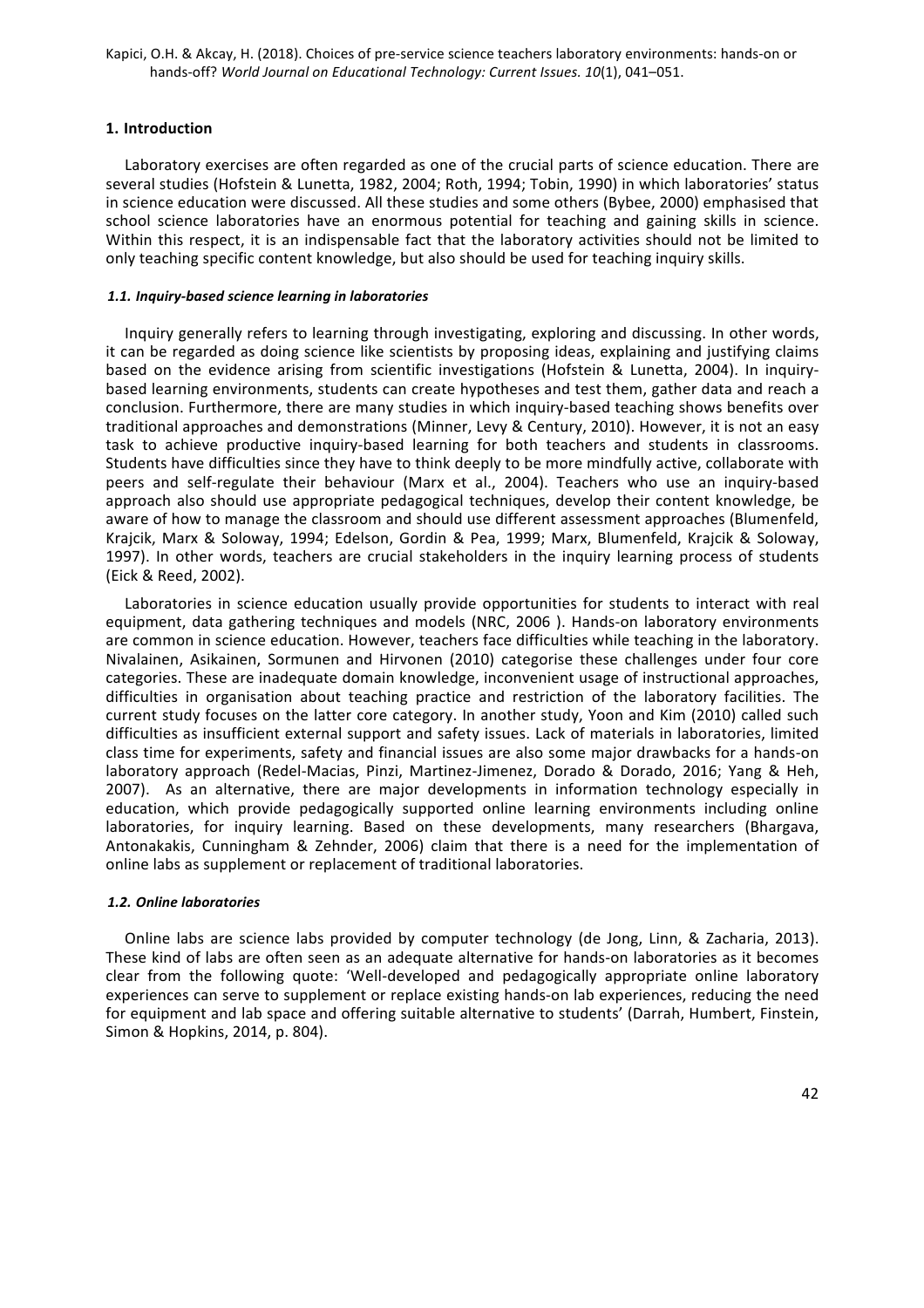Computer-supported learning environments that include online labs are also one of the best means for inquiry-based learning, because of its advantages for students like providing direct feedback, multiple representations and so on (de Jong, 2006; Furtak, Seidel, Iverson & Briggs, 2012). Indeed, most studies that make a comparison show that the learning outcomes are similar for students both in hands-on and online labs. For example, both approaches enable students to develop their collaborative working abilities and inquiry skills, to gain conceptual understanding and provide students with an opportunity to explore nature of science (de Jong et al., 2013). However, there are some major different opportunities provided by physical hands-on labs compared to online labs. For instance, whereas the physical hands-on labs help students to develop their practical laboratory skills, or enable them to experience challenges through designing experiments as scientists face (de Jong et al., 2013); online labs can just serve the necessary knowledge by reducing confusing details (Trundle & Bell, 2010), provide different tools to make learning easier (Ford & McCormack, 2000) and allow students to make experiments about sub-microscopic (normally invisible) topics such as chemical reactions or electricity (Jaakkola, Nurmi & Veermans, 2011; Olympiou, Zacharia & de Jong, 2013; Zhang & Linn, 2011).

Computer-supported learning environments (e.g., online labs.) may pose obstacles for most students (Zacharia et al., 2015) due to its richness and transparency of the content in computersupported learning environment (Zacharia & Olympiou, 2011). Richness refers to an amount of information and a range of relations that a learner can extract from online learning environments (Swaak, van Joolingen & de Jong, 1998; Zacharia & Olympiou, 2011). Transparency refers to how a user can easily perceive the content provided by computer-supported learning environment (Swaak et al., 1998). It is also probably possible that students may be unsuccessful not only in computersupported inquiry-based learning, but also in general inquiry learning environments if they do not have sufficient self-regulating skills (Azevedo, 2005; Quintana et al., 2004; Zacharia et al., 2015). Selfregulated skills of students for learning include determining learning aims and controlling cognitive, affective and social dimensions of learning through reaching the aims (Pintrich, 2000; Zimmerman, 2000). Providing guidance is crucial in order to develop students' self-regulated skills (Lazonder & Harmsen, 2016; Zacharia et al., 2015). It is an indispensable fact that both physical hands-on and online labs reach a successful conclusion when they are supported with worksheets and teacher and/or online guidance through investigations (de Jong et al., 2013). In other words, teachers and/or worksheets are main supporters for students in hands-on laboratory environments. On the other side, scaffolding tools and/or teachers are primary assistants for the students in online lab environments. There are differences for learners but there are also different roles for teachers in virtual lab environments compared to hands-on lab environments. For example, experimentation in online lab environments goes much faster, so teachers are more quickly and more often asked for the feedback. It is also very hard for a teacher to manage a full class working with online labs on his/her own. Now, we would like to know what science teachers think about online laboratory environments. That's why, the main purpose of current study was determined as to reveal pre-service science teachers' views about online labs, and to compare how teachers see the benefits and the drawbacks of online labs and hands-on lab environments on middle school students' gaining science process skills. Owing to the fact that pre-service science teachers are possible users of online science labs, their views about it are crucial in order to develop online labs better to use it in a learning environment. Within these respects, the research question was determined to reach the goal as follows: What do pre-service science teachers think about online laboratory environments compared to hands-on laboratory environments?

# **2. Method**

Survey method was used in the study. Survey method is questioning individuals on a topic or topics and then describing their responses (Jackson, 2011, p. 17). Questionnaire, which involves two openended questions, was used in order to reveal pre-service science teachers' views about using online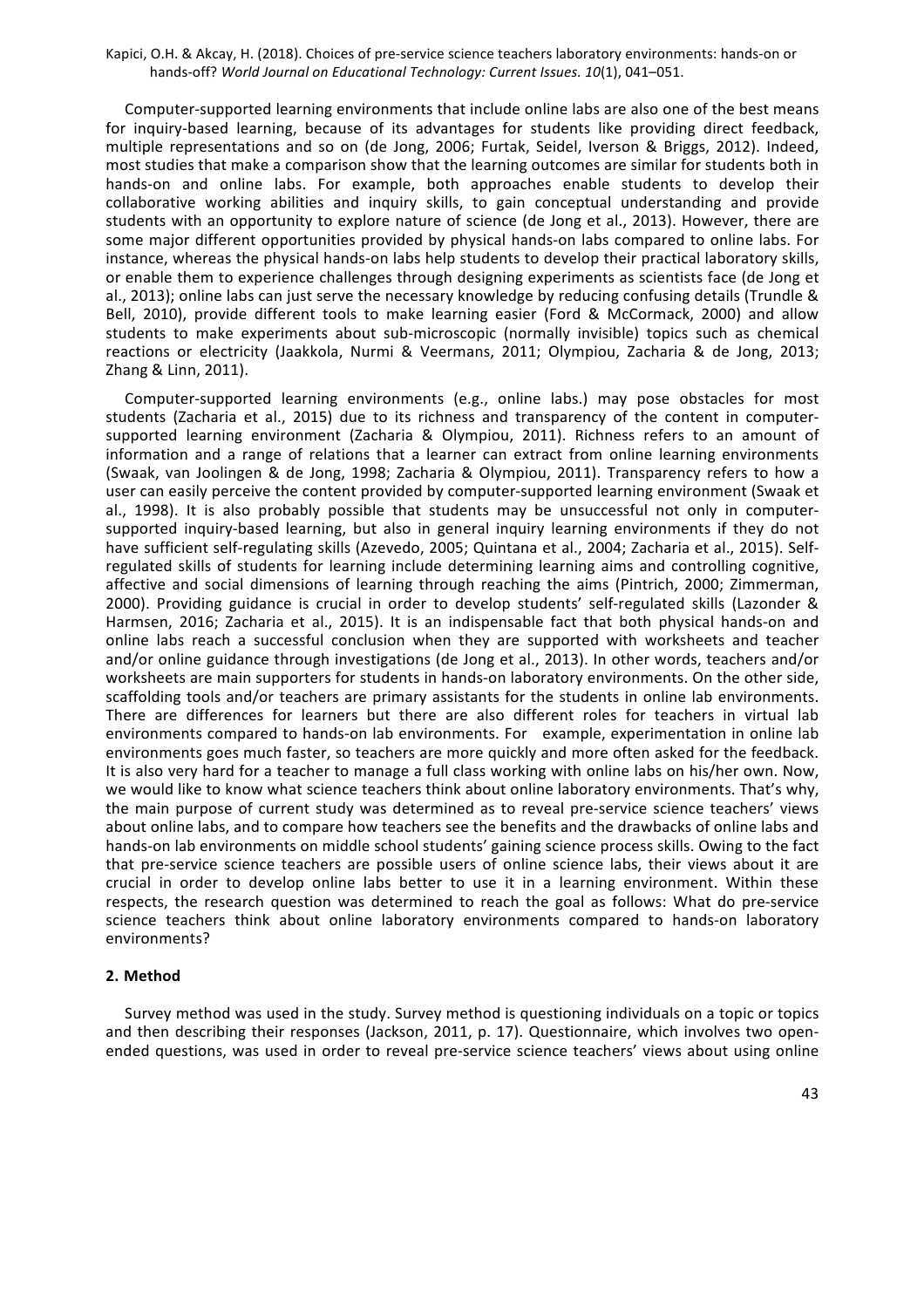laboratory environments for teaching concepts in their classrooms for the future and the convenience of online laboratories to develop middle school students' science process skills.

#### *2.1. Participants and the course*

The study was done with 41 pre-service teachers, who were enrolled in the course of laboratory applications in science education-I, in the department of science education at a state university. The study was done with the volunteer participants, who confirmed that their views can be used for research studies. Participants' specific information and characteristics (such as name, age, racial, etc.) did not unveil in the study. Seven participants (17%) of the study were male and the other 34 of them (83%) were female. Participants took physics, chemistry and biology laboratory courses - all of which were done by a hands-on approach  $-$  until this course. All participants took the course for the first time. The teacher training programme involves basic science courses (e.g., general physics, general chemistry, general biology, mathematics, etc.), educational science courses (educational psychology, curriculum and instruction, classroom management, etc.) and science education courses (teaching science, nature and philosophy of science, laboratory applications in science, etc.).

The main objective of the course laboratory applications in science education-I is to equip preservice science teachers with knowledge and experience about teaching science through hands-on laboratories. This course was scheduled for 4 hours a week.

#### *2.2. Research procedure*

The study was done in the fall term of 2016 and lasted throughout the semester and covered approximately 13 weeks. All elements of the course and all experiments were done in a computer laboratory via computers. Experiments about three topics from physics (gears, potential and kinetic energy, buoyancy), one topic from chemistry (acid and base), one topic from biology (natural selection) and one topic from astronomy (meteors) were done via an online laboratory environment in the study. The Go-Lab platform, offering a large set of online laboratories, was used in this study (see www.golabz.eu).

Go-Lab is a project supported by the European Union. The Go-Lab portal (sharing platform) provides online science laboratories for usage by the students in science related courses. One of the main goals of this project is to support students to gain science process skills through acting as scientists. To achieve these goals, the Go-Lab platform uses what is called Inquiry learning Spaces (ILSs) that combine multimedia material (text, videos, etc.), online labs and dedicated scaffolds (apps). Six topics about the ILSs, which were mentioned above, were used in current study.

In the first week of the semester, pre-service science teachers were introduced to the Go-Lab online learning environments. The Go-Lab project and its content were explained to the participants. Some examples from the Go-Lab portal (www.golabz.eu) were presented and pre-service science teachers were made some trials with online labs. In the next week, an ILS about astronomy from the Go-Lab portal was translated into Turkish and the ILS based on this lab was created by the research team. Pre-service science teachers followed the course, as if they were students, and did all experiments with the labs included and all apps available in the ILS (such as hypothesis scratchpad, conclusion tool, reflection tool, concept mapper and so on) (for more information please see www.golabz.eu) via computers. In the next week, teachers followed additional ILSs; each ILS implementation lasted for two weekly course hours (3 hours per week). Participants determined their own hypotheses or research problems, made their own online experiments, gathered and analysed data, and reached their own conclusions. The instructor guided the pre-service science teachers when they experienced difficulties during the lesson. At the end of each ILS, the students' reflections were gathered. The same procedure was followed for all six ILSs throughout the semester.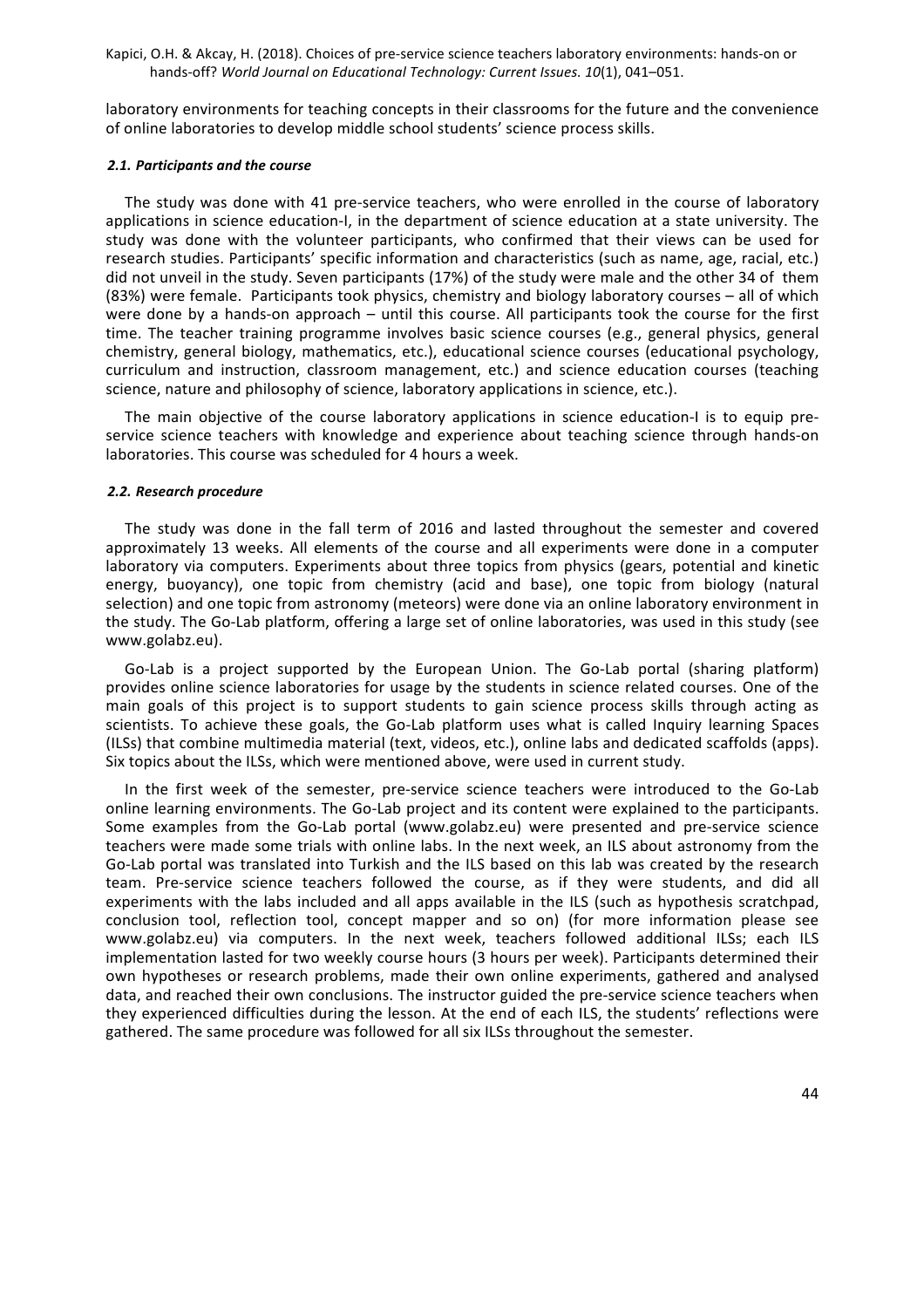# *2.3. Data collection and analyses*

At the end of the semester, two main questions were asked to the participants in the written form in order to answer the research questions. These are

- If you were a science teacher in a school, which has sufficient materials in labs and sufficient technological equipment, which type of labs (online science labs or hands-on science labs) would you prefer to use in your science classes in order to teach conceptual knowledge? Could you explain your reasons, please?
- What do you think about the appropriateness of lab types for middle school students in order to gain science process skills? Could you explain your reasons, please?

Pre-service science teachers wrote their answers for these questions during their given 60 minutes time, and then, their papers were collected. All documents were analysed using the document analysis technique which is a systematic way for assessing printed and electronic documents (Bowen, 2009). Content analysis which is a sub-type under document analysis technique was used in this study. Content analysis allows the researcher to organise information, gathered from the sources, within categories in order to answer the research questions (Bowen, 2009). The authors of this paper read all the response sheets of the pre-service science teachers separately. For the first question, responses were first classified into three categories: Pre-service science teachers who preferred online labs or hands-on lab environments, or both. Then, the reasons presented by pre-service science teachers for their choices were categorised. The same process was followed for the second question. The researchers discussed the categories and themes for the reasons and reached a consensus at the end. Furthermore, relative frequency and percentage distribution techniques were used to show the findings in numerical form, which represented different views of pre-service science teachers about the online labs in a different way.

# **3. Results**

Pre-service science teachers' views about laboratory environments are the main focus of this study. In order to reveal their ideas about hands-on and online laboratories, pre-service science teachers' responses about two main questions, which were mentioned above, are presented at below.

|  |  |  | Table 1. Pre-service science teachers' preferences about types of laboratory environment |  |  |
|--|--|--|------------------------------------------------------------------------------------------|--|--|
|  |  |  |                                                                                          |  |  |

| # of pre-service science teachers, who would like to prefer to use |    | %     |
|--------------------------------------------------------------------|----|-------|
| o Hands-on laboratory environment                                  | 23 | 56.1  |
| ○ Online laboratory environment                                    | 2  | - 73  |
| $\circ$ Combination of two types of laboratory environments        | 15 | -36.6 |
|                                                                    |    |       |

Table 1 shows the general views of pre-service science teachers about hands-on and online laboratories. More than half of the pre-service science teachers advocated that if they were science teachers at middle schools, who would have sufficient materials at science labs and adequate technological equipment for online labs, they would prefer to use hands-on labs for all the experiments in the curriculum instead of using online labs. Only three pre-service science teachers hold the opposite view, which is choosing to use online labs for whole experiments in science course instead of hands-on labs. Furthermore, 15 pre-service science teachers stated that they would like to use both hands-on and online labs in their science courses based on the topics or units.

After the participants' first reactions, detailed information was requested to further detail their thoughts. The primary reason for pre-service science teachers to prefer hands-on labs is physicality. They believe that touching the materials, seeing the real equipment and doing the experiments by students themselves in the real context, which are provided by hands-on labs, are much more beneficial for middle school students. For example, one of the pre-service science teachers stated that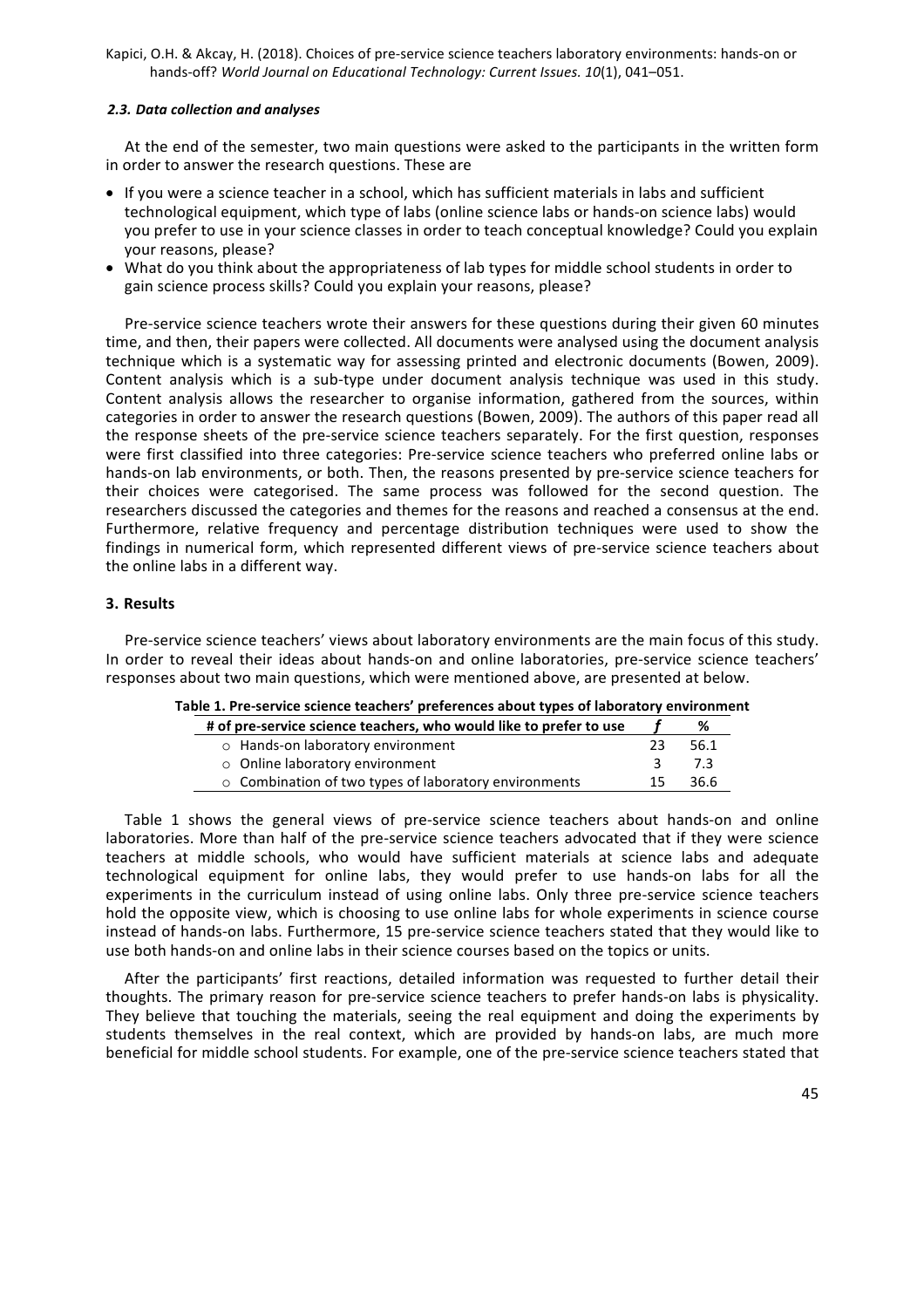'I would prefer to use hands-on lab approach since students should get familiar with laboratory environment and culture, they should touch the materials and conduct experiments. Although online labs provide convenience for time and economy, doing experiments with real equipment in hands-on lab environments enables students to understand concepts better, because students are more active mindfully and are able to see the materials in 3-D form in such lab environments'. They also advocated that hands-on lab environments promote middle school students' psychomotor skills better than online lab environments. For instance, a pre-service science teacher stated that 'Developing students' psychomotor skills at middle school ages is important and hands-on lab environments present more facilities than online labs. This is for me one of the reasons to prefer the hands-on approach'. Some pre-service science teachers also stated that hands-on lab environments enable students to be more active in the learning process, which causes more meaningful and deeper understanding. They also base this opinion on physicality. They stated that students may easily forget what they have seen or said, but it will be difficult to forget what they actually did. In hands-on lab environments, students make their own measurements, design their own experiments and discuss with friends are some other examples given by the participants so as to support their views. However, pre-service science teachers, who would prefer to use online labs, have three main ideas to support their views. The first one is that online labs enable students to visualise abstract concepts into a concrete form. Because of the fact that middle school students have difficulty to understand abstract concepts, online labs will fill the gap and provide meaningful learning environment. The second idea is that online labs need less time and materials than hands-on lab environments. These pre-service science teachers emphasise that teachers usually mention that the curriculum requires more time but there is less time to teach. That is why using online labs may be one of the solutions to use the time efficiently. The last idea is that online labs provide safer learning environments for middle school students. There are some topics such as acid and base, electricity or heat and temperature which may be dangerous for middle school students to make real experiments. For this reason, online labs may be used to teach these topics. As an example, one of the pre-service science teachers stated that 'I prefer to use online lab since there is no need for equipment or any risk due to lack of materials in the experiment. In addition, I think that it is easier to observe the process and the results in an online lab. It also presents safer environment for middle school students'.

Some pre-service teachers claimed that they are eager to use both types of lab. They said that some topics are more appropriate to use in hands-on lab and some others are more compatible for online labs. These pre-service science teachers used the claims projected by the both group of pre-service teachers, who are hands-on lab supporters and online lab supporters. They stated that psychomotor skills are crucial and physicality is an important issue to gain such skills. For this reason, hands-on labs are more suitable. On the other hand, some experiments may be dangerous or may require more time than determined time in the curriculum and for these kinds of experiments online labs may be more proper.

For the second question, there were just two groups of pre-service science teachers, one of which is supporting the view that hands-on lab environments are better for science process skills, and the other one advocating the idea that online labs facilitate to gain such skills; in this case, the combination was not mentioned. Table 2 shows the distribution of pre-service science teachers' views about it.

> Table 2. Pre-service science teachers' views about the effects of laboratory **ments on gaining science**

| environments on gaining science process skills               |    |      |  |  |  |
|--------------------------------------------------------------|----|------|--|--|--|
| # of pre-service science teachers, who support the view that |    | %    |  |  |  |
| Hands-on laboratory environment is better for middle school  | 31 | 75.6 |  |  |  |
| students in order to develop their science process skills    |    |      |  |  |  |
| Online laboratory environment is better for middle school    | 10 | 24 A |  |  |  |
| students in order to develop their science process skills    |    |      |  |  |  |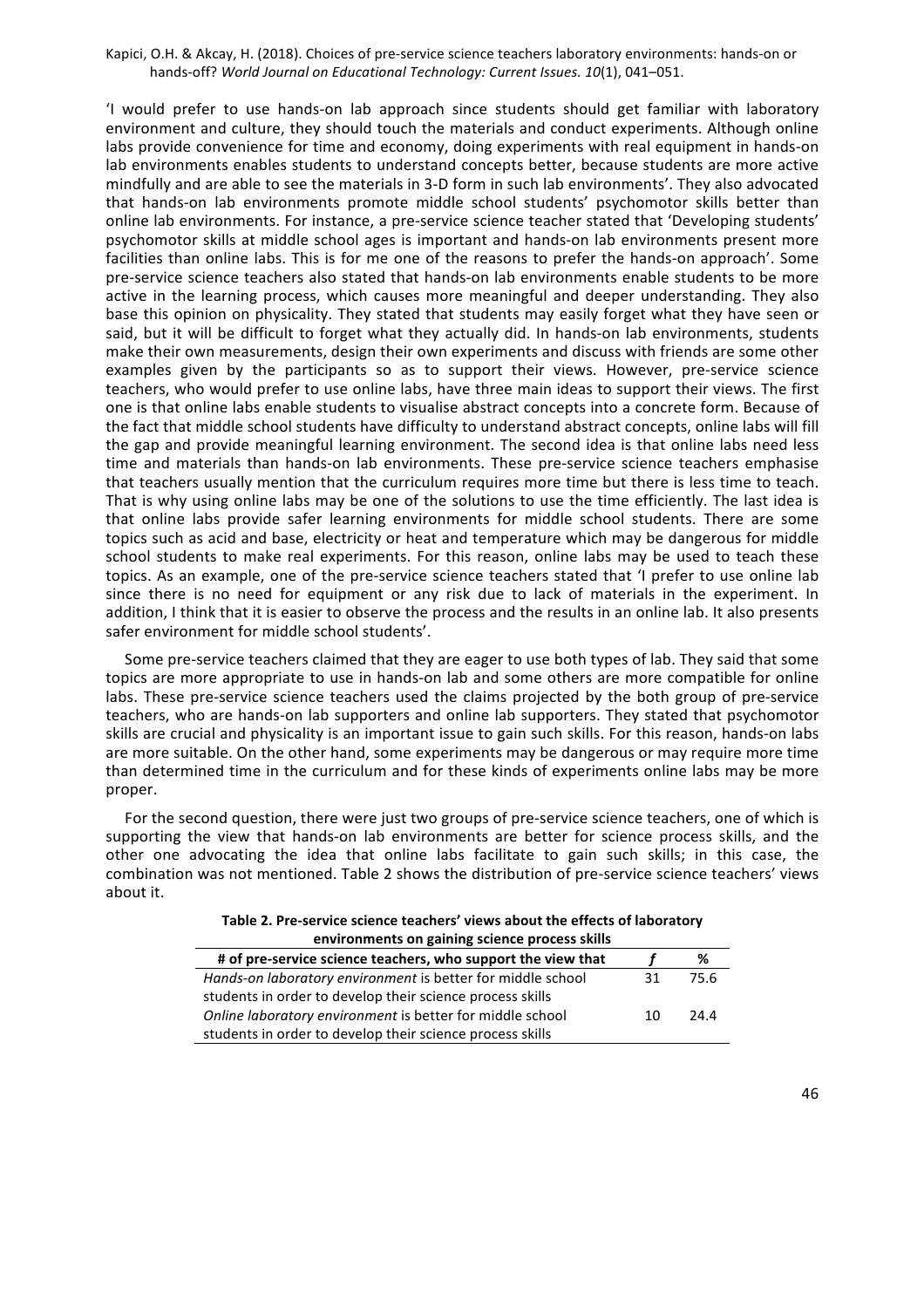According to the results, pre-service science teachers mainly think that hands-on lab environments are more appropriate for middle school students in order to develop their science process skills. They think that although both types of lab environments are suitable for developing science process skills, their main claim to prefer hands-on lab environment is physicality and being more active through experimenting in such lab classes. However, pre-service science teachers, who prefer to use online labs in their science courses, said that online lab platform offers several scaffolding tools for students which are beneficial for science process skills. These tools may help students to gain such skills easily. For instance, one of the pre-service stated that 'There are several scaffolding tools in online lab such as the hypothesis scratchpad, conclusion tool or concept mapper. These are beneficial tools for middle school students in order to gain science process skills. It is also easy to collect and analyse data in online lab environment. That's why, it seems to me that online labs are more appropriate to develop students' science process skills'. Another pre-service science teacher said that 'Students can also make much more experiments and frequently use these skills through online lab environment in limited course time'. These are the some main reasons for pre-service science teachers to prefer online lab environment to develop middle school students' science process skills.

#### **4. Discussion**

Laboratory exercises are of crucial importance in science education not only for teaching conceptual knowledge but also to develop students' inquiry skills. Nowadays, online labs become increasingly available as an alternative for physical laboratories. Within this respect, pre-service science teachers' views about online lab environments are of importance to ensure their success. Based on the findings of the current study, more than half of the pre-service science teachers support the view that hands-on lab environment is more appropriate than online labs for teaching conceptual knowledge since students are more active during the experiment which means that they act as 'real' scientists in such lab environment. In another study done by Klieger, Ben-Hur and Bar-Yossef (2010), they concluded that junior high school teachers had difficulties about computer integration in laboratory work and technical problems. In our study, pre-service science teachers based their views on a constructivist learning approach which claims that students learn better by hands-on activities. Another main idea for those pre-service science teachers is physicality. Gire et al. (2010) also concluded in their study that hands-on science experimentation-physicality-enables students to gain experience as scientists in real-world context. Physicality is identified as actual and active touch of concrete material and apparatus (Zacharia & Olympiou, 2011, p. 318). In related literature, it is possible to find three types of views about physicality in science labs. One of them is advocating that experiments for students should involve hands-on manipulation and concrete materials (Clark, 1994) as pre-service science teachers in current study. Reference point of this group of viewer is that handson experimentation is appropriate with cognitive development as from concrete concepts to abstract concepts (Flick, 1993). In other words, theoretical frameworks about physicality in science labs (Jones, Andre, Superfine & Taylor, 2003; Jones, Minogue, Tretter, Negishi & Taylor, 2006) are related with cognitive load theory and working memory. For example, in their study, Jones et al. (2006) claims that tactile experiences may decrease the cognitive load during learning and this may give rise to encourage more complex understandings. Nevertheless there is no tested theoretical framework that can explain exactly if and how touch affects one's learning (Zacharia & Olympiou, 2011, p. 319). One of the reasons for pre-service science teachers to prefer hands-on lab environments might be that this was the first time for them to face with online labs. They took all their lab courses within the hands-on lab environments until this course. Course time may be inadequate for pre-service science teachers in order to understand online lab environments meaningfully.

On the other hand, the group of online lab supporters believes that online labs are efficient at least as much as hands-on lab environments. There are also many studies (Herga, 2016; Reuter, 2009; van der Meij & de Jong, 2006) which concluded that online labs have meaningfully positive effects on students' achievements. Zacharia and Olympiou (2011) state that because that the online learning environments provide multiple representations, their impacts on students' understandings are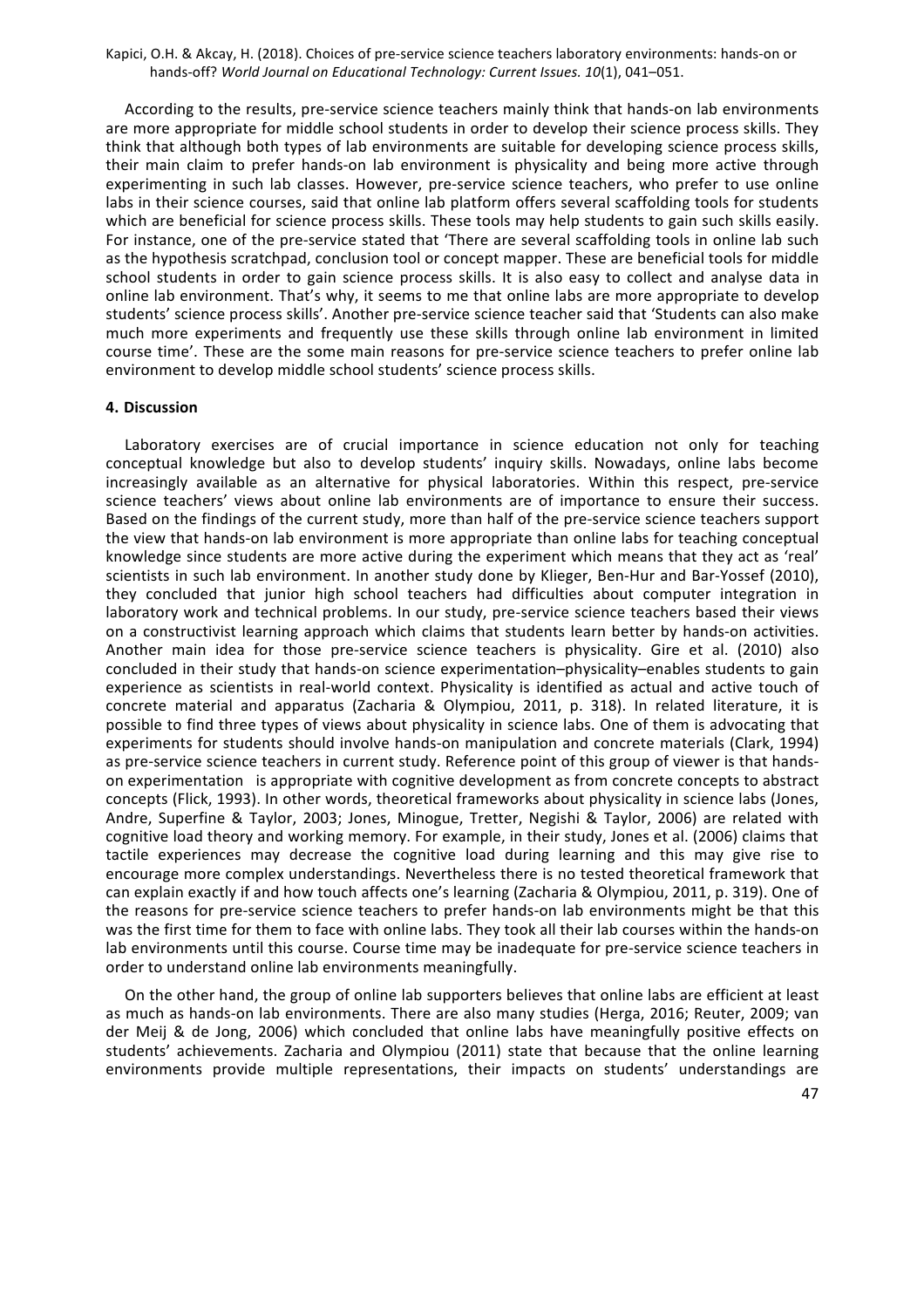significant. Out of presenting multiple representations, online labs are more controllable and variable (Triona & Klahr, 2003), enable students to experiment more in limited time and helps them to develop their related skills (van Joolingen & Zacharia, 2009), allow students to access the lab without timebound whether at or out of school (Redel-Macias et al., 2016), and also safety, cost-efficiency, offer minimisation of errors especially due to environment and materials, rapid and dynamic data visualisation (Hsu & Thomas, 2002). Similar views points like time efficiency and providing safety environment were mentioned by some pre-service science teachers who would like to use online lab environments. It was also interesting that although the online lab environment provides several scaffolding tools for students, there were only a few pre-service science teachers who used them. This might be pre-service science teachers' experience since scaffolding tools generally are beneficial for beginning learners.

The last view about labs in science education is taking advantage of both types of lab environments via combining them instead of using one of them alone. Moreover combinations of hands-on and online lab environments give better results than using the labs alone (Olympiou & Zacharia, 2012). There are many studies (Jaakkola & Nurmi, 2008; Kolloffel & de Jong, 2013; Olympiou & Zacharia, 2012; Toth, Morrow & Ludvico, 2009) in which combinations of two lab types compared with different versions of themselves and/or with alone versions. Pre-service science teachers hold similar ideas with the literature which are combinations of hands-on and online laboratories remedy the decencies of each other.

Pre-service science teachers usually find hands-on lab environments better for students in order to develop their science process skills. Yet, the online laboratories in this study were developed with respect to inquiry-based science teaching, which means that all laboratory required to use science process skills such as developing hypothesis, gathering and analysing data, making conclusion or reflection. The reason for this result might be that pre-service science teachers think that middle school students are at younger ages and needs to do practice by hands-on activities through experimentations.

#### **5. Conclusion**

Pre-service science teachers' views about hands-on and online laboratory were investigated in the current study. Although it is obvious fact that the question of whether to use an online laboratory or a hands-on laboratory is highly context-specific, pre-service science teachers are usually eager to use hands-on lab environment in their future professional careers. Just a few of them emphasised that the context that s/he is going to teach has a role to choose laboratory environments. Majority of preservice science teachers mainly think that students will learn better when they are physically and mindfully more active through lab time. They believe that touching materials  $-p$ hysicality – is one of the crucial requirements for learning. They also advocate that in order to develop younger students' science process skills, hands-on lab environment would be preferred. Online labs are more beneficial for older students to develop their skills especially after gaining some primary skills.

This study has some limitations. The study was done with just 41 pre-service science teachers at a public university. Therefore, a general conclusion from this study for all teachers is hard to draw, but the findings reveal some critical points for researchers and teacher educators. For example, preservice teachers should be convinced that online lab environments are beneficial for both teaching conceptual knowledge and developing science process skills as much as hands-on lab environment. This can be achieved through courses about instructional technology and teaching in laboratory courses. Theoretical frameworks and example case studies can be used to discuss in such courses. The deficiencies of both hands-on and online lab environments should be emphasised and it should be taught that the teachers should use the strong sides of both lab types.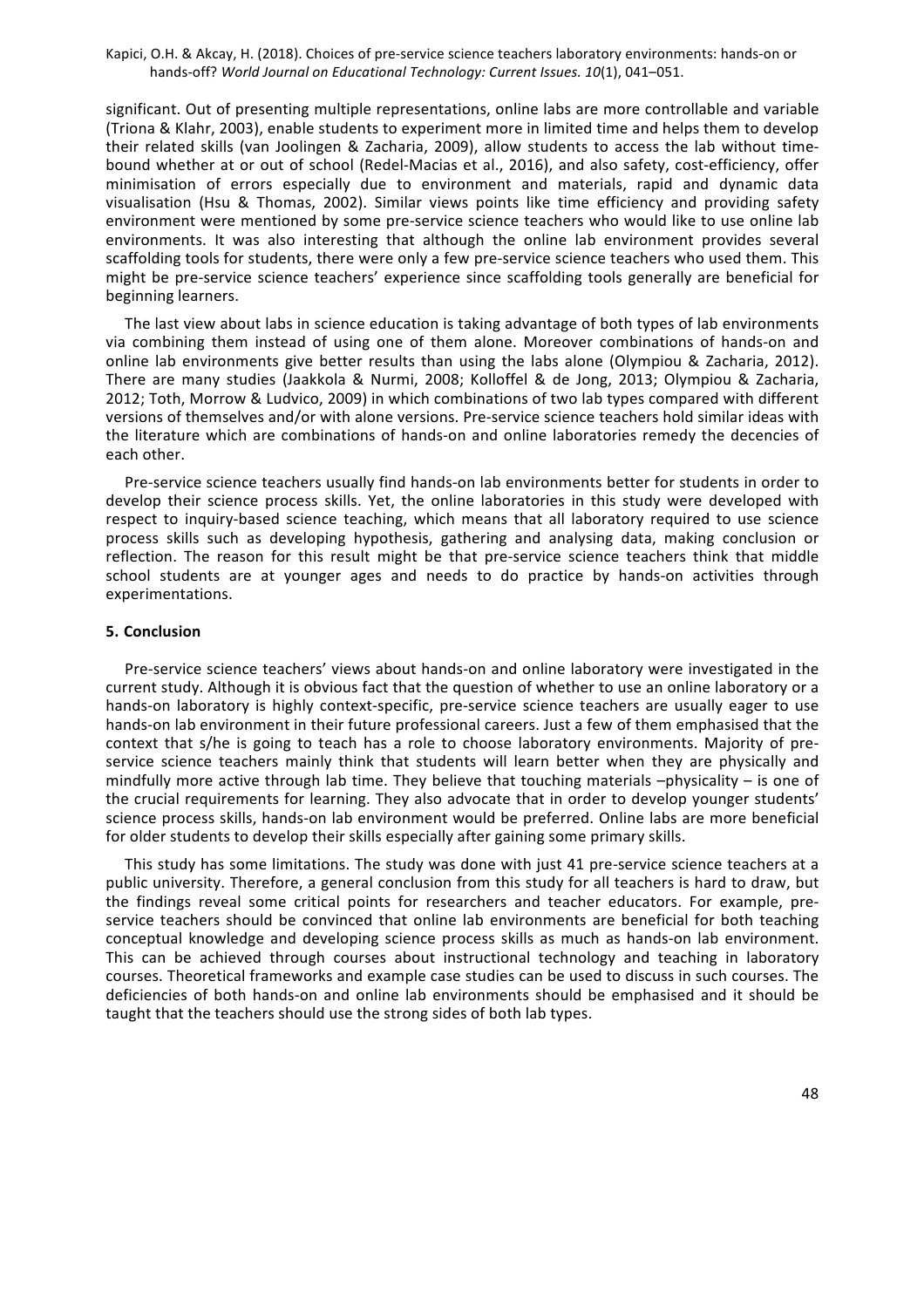#### **References**

- Azevedo, R. (2005). Using hypermedia as a metacognitive tool for enhancing student learning? The role of selfregulated learning. *Educational Psychologist, 40*, 199-209.
- Bhargava, P., Antonakakis, J., Cunningham, C. & Zehnder, A. T. (2006). Web-based virtual torsion laboratory. *Computer Applications in Engineering Education, 14, 1–8.*
- Blumenfeld, P., Krajcik, J. S., Marx, R. W. & Soloway, E. (1994). Lessons learned: how collaboration helped middle grade science teachers learn project-based instruction. The Elementary School Journal, 94, 539–551.
- Bowen, G. A. (2009). Document analysis as a qualitative research method. *Qualitative Research Journal, 9*, 27–40.
- Bybee, R. (2000). Teaching science as inquiry. In J. Minstrel & E. H. van Zee (Eds.), *Inquiring into inquiry learning and teaching in science* (pp. 20–46). Washington, DC: American Association for the Advancement of Science.
- Clark, R. E. (1994). Media will never influence learning. *Educational Technology Research and Development, 42*, 21–29.
- Darrah, M., Humbert, R., Finstein, J., Simon, M. & Hopkins, J. (2014). Are virtual labs as effective as hands-on labs for undergraduate physics? A comparative study at two major universities. *Journal of Science Education and Technology, 23*, 803–814.
- de Jong, T. (2006). Technological advances in inquiry learning. *Science, 312*, 532–533.
- de Jong, T., Linn, M. C. & Zacharia, Z. C. (2013). Physical and virtual laboratories in science and engineering education. *Science, 340*, 305–308.
- Edelson, D. C., Gordin, D. N. & Pea, R. D. (1999). Addressing the challenges of inquiry-based learning through technology and curriculum design. *Journal of the Learning Sciences, 8*, 391–450.
- Eick, C. J. & Reed, C. J. (2002). What makes an inquiry-oriented science teacher? The influence of learning histories on student teacher role identity and practice. *Science Education, 86, 401-416*.
- Flick, L. B. (1993). The meanings of hands-on science. *Journal of Science Teacher Education, 4*, 1–8.
- Ford, D. N. & McCormack, D. E. (2000). Effects of time scale focus on system understanding in decision support systems. Simulation & Gaming, 31, 309-330.
- Furtak, E. M., Seidel, T., Iverson, H. & Briggs, D. C. (2012). Experimental and quasi-experimental studies of inquiry-based science teaching: a meta-analysis. Review of Educational Research, 82, 300-329.
- Gire, E., Carmichael, A., Chini, J. J., Rouinfar, A., Rebello, S., Smith, G. & Puntambekar, S. (2010, June). The effects of physical and virtual manipulatives on students' conceptual learning about pulleys. In *Proceedings of the 9th International Conference of the Learning Sciences* (Vol. 1, pp. 937–943). Chicago, IL: International Society of the Learning Sciences.
- Herga, N. R. (2016). Virtual laboratory in the role of dynamic visualization for better understanding of chemistry in primary school. *EURASIA Journal of Mathematics, Science and Technology Education, 12, 593-608*.
- Hodson, D. (1993). Re-thinking old ways: towards a more critical approach to practical work in school science. Studies in Science Education, 22, 85-142.
- Hofstein, A. & Lunetta, V. N. (1982). The role of the laboratory in science teaching: neglected aspects of research. *Review of Educational Research, 52, 201-217.*
- Hofstein, A. & Lunetta, V. N. (2004). The laboratory in science education: foundations for the twenty-first century. *Science Education, 88*, 28–54.
- Hsu, Y. S. & Thomas, R. A. (2002). The impacts of a web-aided instructional simulation on science learning. *International Journal of Science Education, 24*, 955–979.
- Jaakkola, T. & Nurmi, S. (2008). Fostering elementary school students' understanding of simple electricity by combining simulation and laboratory activities. *Journal of Computer Assisted Learning, 24, 271–283.*
- Jaakkola, T., Nurmi, S. & Veermans, K. (2011). A comparison of students' conceptual understanding of electric circuits in simulation only and simulation-laboratory contexts. *Journal of Research in Science Teaching*, *48*, 71–93.
- Jackson, S. L. (2011). *Research methods and statistics: a critical thinking approach.* Belmont, CA: Wadsworth Cengage Learning.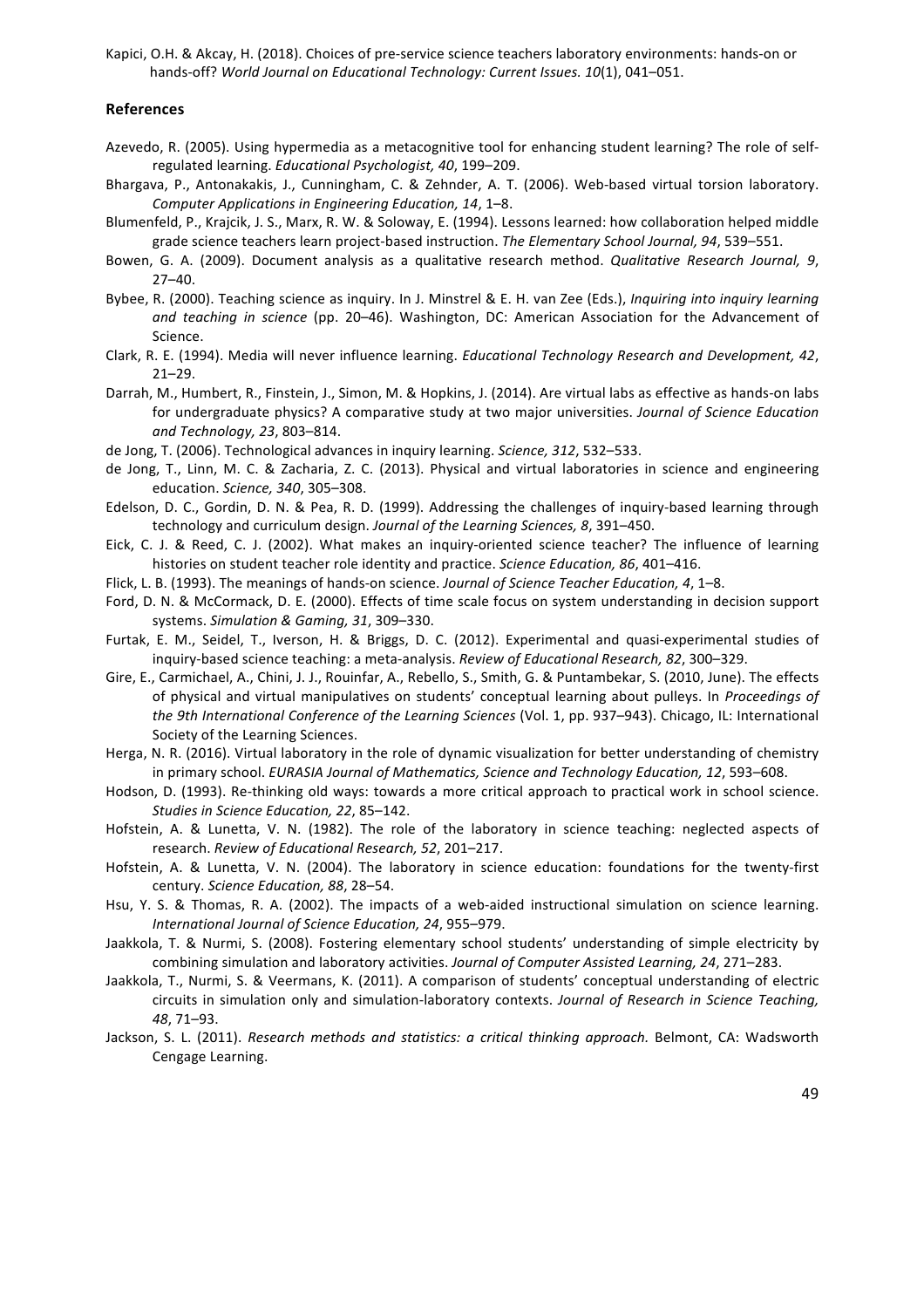- Kapici, O.H. & Akcay, H. (2018). Choices of pre-service science teachers laboratory environments: hands-on or hands-off? World Journal on Educational Technology: Current Issues. 10(1), 041-051.
- Jones, M. G., Andre, T., Superfine, R. & Taylor, R. (2003). Learning at the nanoscale: the impact of students' use of remote microscopy on concept of viruses, scale, and microscopy. *Journal of Research in Science Teaching, 40*, 303–322.
- Jones, M. G., Minogue, J., Tretter, T. R., Negishi, A. & Taylor, R. (2006). Haptic augmentation of science instruction: does touch matter? *Science Education, 90*, 111–123.
- Klieger, A., Ben-Hur, Y. & Bar-Yossef, N. (2010). Integrating laptop computers into classrooms: attitudes, needs and professional development of science teachers: a case study. *Journal of Science Education and Technology, 19*, 187–198.
- Kolloffel, B. & de Jong, T. (2013). Conceptual understanding about electrical circuits in secondary vocational engineering education: combining traditional instruction with inquiry learning in a virtual lab. *Journal of Engineering Education, 102*, 375–393.
- Lazonder, A. W. & Harmsen, R. (2016). Meta-analysis of inquiry-based learning: effects of guidance. *Review of Educational Research, 86*, 681–718.
- Marx, R. W., Blumenfeld, P., Krajcik, J. S., Fishman, B., Soloway, E., Geier, R. & Tal, R. T. (2004). Inquiry-based science in the middle grades: assessment of learning in urban systemic reform. *Journal of Research in Science Teaching, 41*, 1063–1080.
- Marx, R. W., Blumenfeld, P., Krajcik, J. S. & Soloway, E. (1997). Enacting project-based science. *Elementary School Journal, 97*, 341–358.
- Minner, D. D., Levy, A. J. & Century, J. (2010). Inquiry-based science instruction: what is it and does it matter? Results from a research synthesis years 1984 to 2002. Journal of Research in Science Teaching, 47, 474– 496.
- Nivalainen, V., Asikainen, M. A., Sormunen, K. & Hirvonen, P. E. (2010). Preservice and inservice teachers' challenges in the planning of the practical work. *Journal of Science Teacher Education*, 21, 393–409.
- Olympiou, G. & Zacharia, Z. C. (2012). Blending physical and virtual manipulatives: an effort to improve students' conceptual understanding through science laboratory experimentation. *Science Education, 96*, 21–47.
- Olympiou, G., Zacharia, Z. C. & de Jong, T. (2013). Making the invisible visible: enhancing students' conceptual understanding by introducing representations of abstract objects in a simulation. *Instructional Science*, *41*, 575–596.
- Pintrich, P. R. (2000). The role of goal orientation in self-regulated learning. In M. Boekaerts, P. R. Pintrich & M. Zeidner (Eds.), *Handbook of self-regulation* (pp. 451–502). San Diego, CA: Academic Press.
- Quintana, C., Reiser, B. J., Davis, E. A., Krajcik, J., Fretz, E., Duncan, R. G., ... Soloway, E. (2004). A scaffolding design framework for software to support science inquiry. *Journal of the Learning Science, 13*, 337–386.
- Redel-Macias, M. D., Pinzi, S., Martinez-Jimenez, M. P., Dorado, G. & Dorado, M. P. (2016). Virtual laboratory on biomass for energy generation. *Journal of Cleaner Production, 112*, 3842–3851.
- Reuter, R. (2009). Online versus in the classroom: student success in a hands-on lab class. American Journal of *Distance Education, 23*, 151–162.
- Roth, W. M. (1994). Experimenting in a constructivist high school physics laboratory. *Journal of Research in Science Teaching, 31*, 197–223.
- Swaak, J., van Joolingen, W. R. & de Jong, T. (1998). Supporting simulation-based learning: the effects of model progression and assignments on definitional and intuitive knowledge. *Learning and Instruction, 8*, 235– 252.
- Tobin, K. (1990). Research on science laboratory activities: in pursuit of better questions and answers to improve learning. School Science and Mathematics, 90, 403-418.
- Toth, E. E., Morrow, B. L. & Ludvico, L. R. (2009). Designing blended inquiry learning in a laboratory context: a study of incorporating hands-on and virtual laboratories. *Innovative Higher Education, 33*, 333–344.
- Triona, L. M. & Klahr, D. (2003). Point and click or grab and heft: comparing the influence of physical and virtual instructional materials on elementary school students' ability to design experiments. *Cognition and Instruction, 21*, 149–173.
- Trundle, K. C. & Bell, R. L. (2010). The use of a computer simulation to promote conceptual change: a quasiexperimental study. *Computers and Education, 54*, 1078-1088.